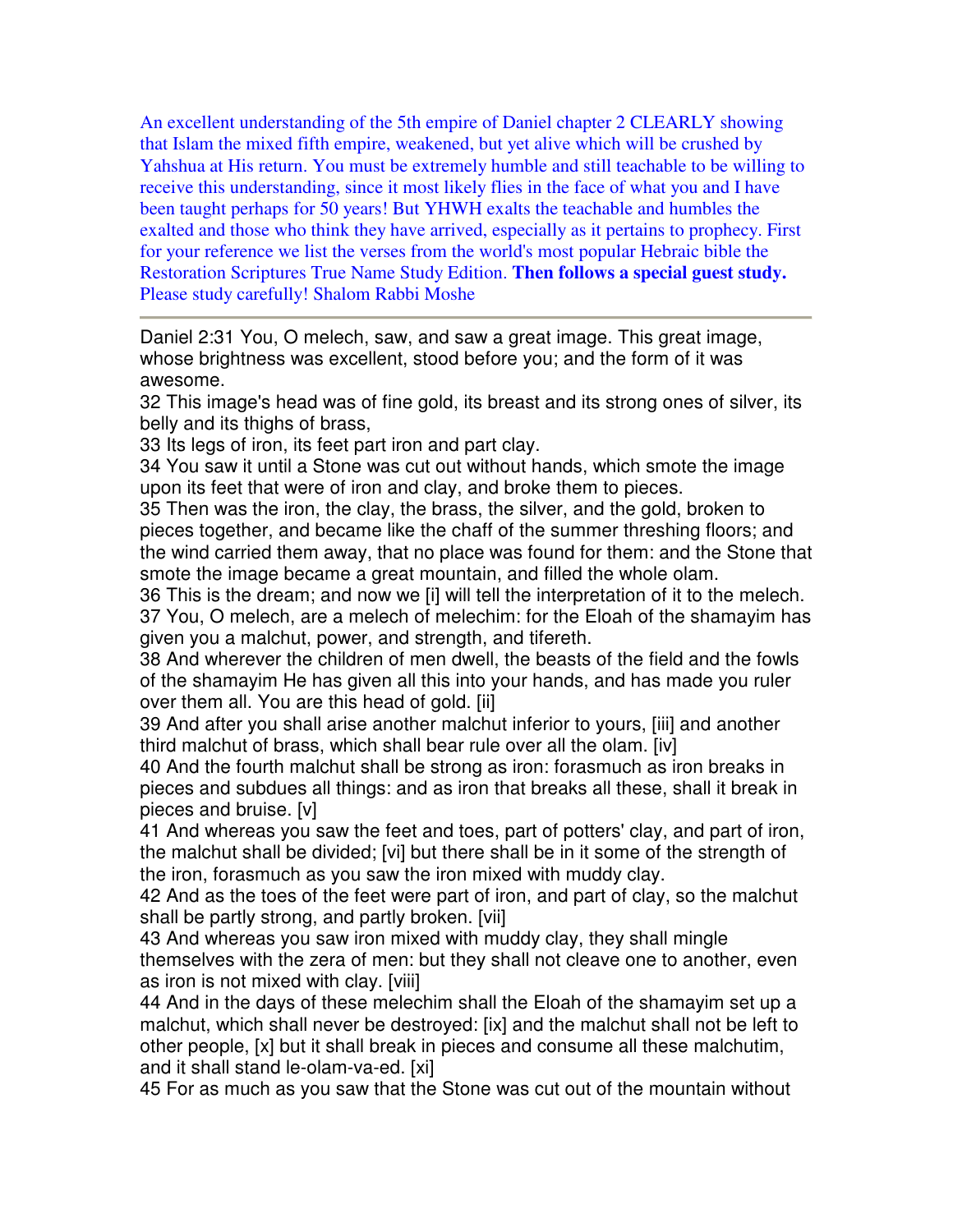hands, [xii] and that it broke in pieces the iron, the brass, the clay, the silver, and the gold; the great Eloah has made known to the melech what shall come to pass in the future: and the dream is certain, and the interpretation of it sure.

46 Then the melech Nevuchadnetzar fell upon his face, and worshipped Daniyel, and commanded that they should offer an offering and sweet incense to him. 47 The melech answered to Daniyel, and said, Of an emet it is, that your Eloah is the Eloah of all Elohim, and a Master of Melechim, and a revealer of secrets, seeing you could reveal this secret.

48 Then the melech made Daniyel a great man, and gave him many great gifts, and made him ruler over the whole province of Bavel, and chief of the nobles over all the wise men of Bavel.

49 Then Daniyel requested of the melech, and he set Shadrach, Meshach, and Abed-Nego, over the affairs of the province of Bavel: but Daniyel sat in the very gate of the melech.

The Statue with Five Parts http://www.benkeshet.com/prophecy/the\_statue\_with\_five\_parts.htm

# DANIEL 2

The analysis of Daniel 2 is simple and astounding. God, who knows all things, foretold the broad stream of Middle Eastern civilization. The majestic peak of this revelation is the assurance that God will establish His Kingdom on earth. King Nebuchadnezzar of Babylon (map 8) had pondered his future and had a dream of an awesome statue. The five parts of this image were made of five different materials. Then it was struck on the fifth part, the feet, by a strange Stone which grew into an overwhelming mountain. Nebuchadnezzar was troubled as he awoke, unable to understand the dream. This gave Daniel the chance to seek God for the explanation.

The king had dreamt of a statue which represented historical empires. Nebuchadnezzar's was the first, the head of gold. Then came the arms and chest of silver, symbolizing a different kingdom with less regal authority. Then the belly and thighs of brass, i.e. another kingdom but even more inferior, followed by legs of iron, which were strong but still more inferior. The fifth part, the feet and toes of clay and iron, completed the statue. This last kingdom was strong in some ways but at the same time was brittle, and it lacked internal cohesion. Finally, a mysterious Stone struck the feet and toes destroying them and the entire image. The Stone then grew into a great mountain.

Five Empires, Not Four Then the Kingdom of God on Earth

This simple story says five civilizations would arise, beginning with the Babylonian. During the fifth—the feet and toes kingdom—God would intervene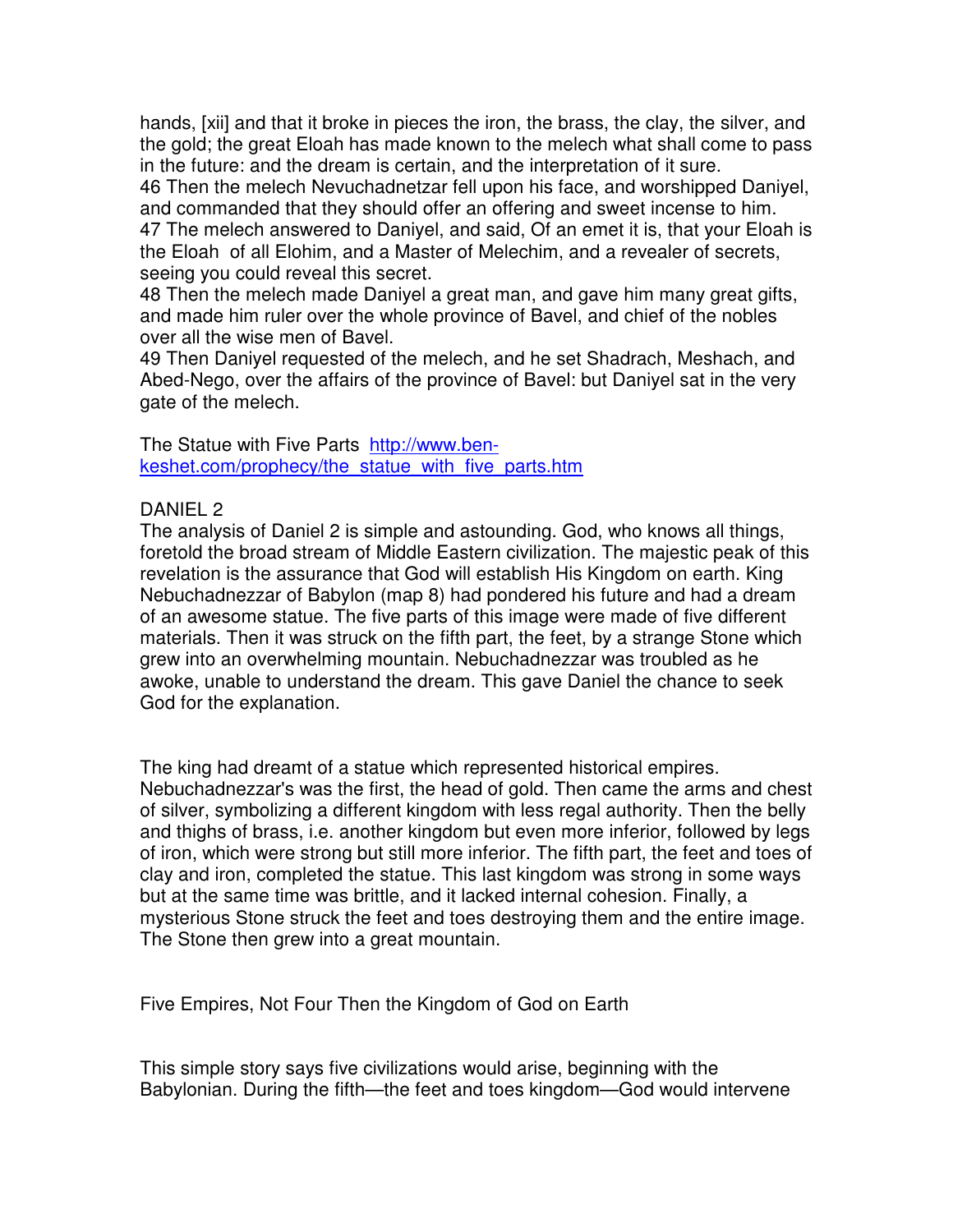dramatically, destroying this last human empire and establishing His everlasting Kingdom. All traces of the previous five would vanish and no new kingdom would arise after God establishes His. God revealed His plan for an everlasting Kingdom to the renowned ruler of an empire which lasted less than a hundred years.

Maps 8 through 34 happen to reveal five Middle Eastern civilizations; Babylonian, Medo-Persian, Greek, Roman and Islamic, each represented by the five parts of the image.

- 1. Head of Gold BABYLONIAN
- 2. Arms and Chest of Silver MEDO-PERSIAN
- 3. Belly and Thighs of Brass GREEK
- 4. Legs of Iron ROMAN
- 5. Feet and Toes of Clay and IronISLAMIC

It overwhelms the mind to realize that twenty-six centuries ago God revealed the saga of the Middle East before it happened. He knows the future and declares it to the world. He certifies His promise to establish His heavenly Kingdom. For those who need further proof of the five civilizations before the Kingdom of God on earth, we can start by realizing the first three empires were foretold by name in the prophecies of Daniel.

HEAD OF GOLD. Daniel specifically calls Nebuchadnezzar's Babylonian kingdom the head of gold in Daniel 2:38.

ARMS AND CHEST OF SILVER. We can also read the "handwriting on the wall" to realize the Medo-Persian Empire follows the Babylonian, Daniel 5:25-28. Another passage informs us that a singular ram with two horns is the unified Medo-Persian Empire, Daniel 8:20. From a biblical perspective the Medes and Persians were a single empire, the arms and chest of silver. This empire followed Babylon.

BELLY AND THIGHS OF BRASS. The next empire is named in the same story as the Medo-Persian ram. A swift goat with a prominent horn trampled the ram, explained as the Greek kingdom and its first great king, Daniel 8. The horn would be broken off in its strength, after which four came up. Scholars have long concluded the great horn is Alexander the Great. Legend even says Jewish leaders showed this prophecy to Alexander.

Map 13 shows that after Alexander's early death his subordinates struggled for power over the empire. By 301 BCE there were four competing divisions which corresponded to the four horns of the goat. But we must notice that these four symbolize the power of the entire goat empire of Greece. No series of new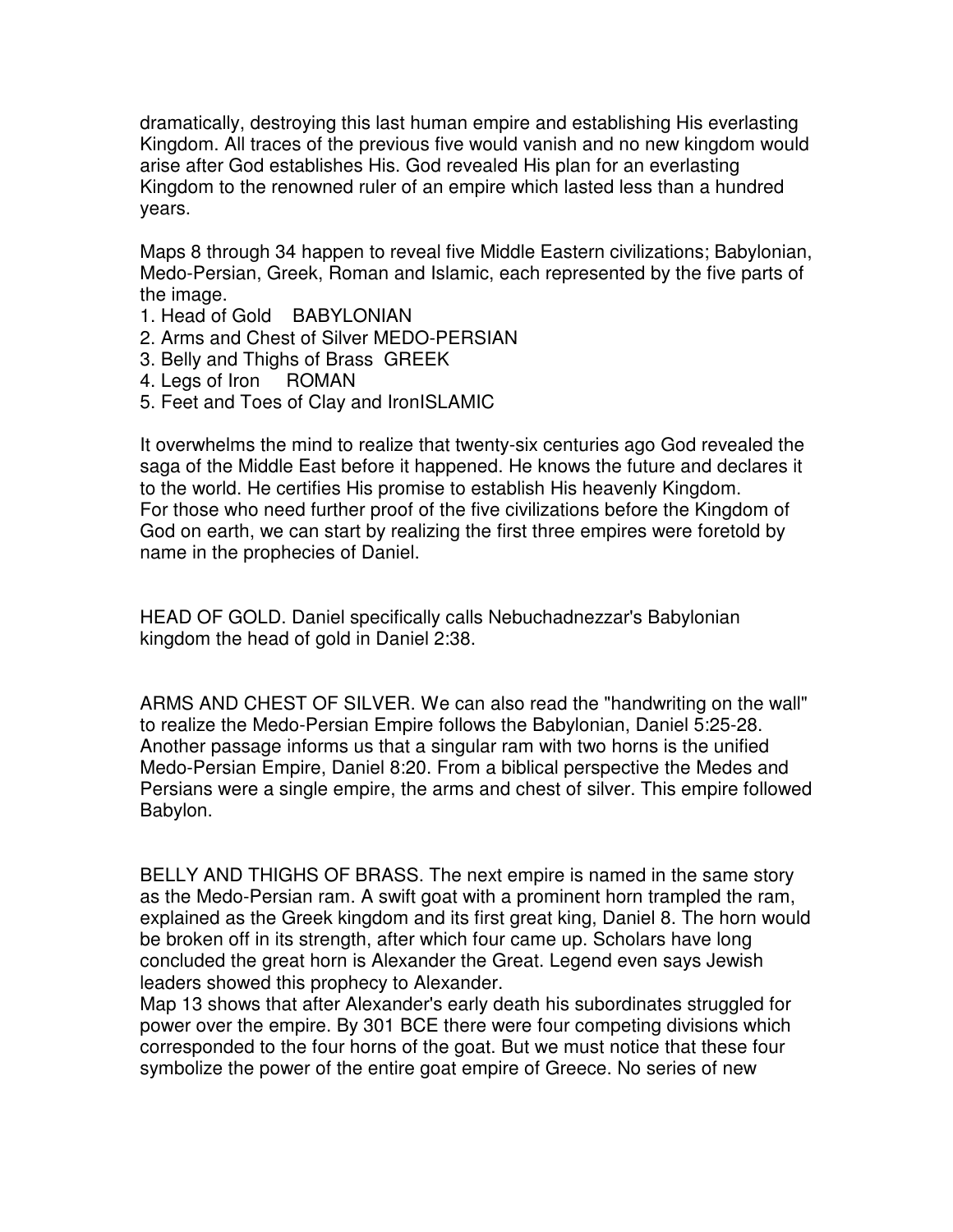empires arise from the horns as critics sometimes contend. All four together signify the Greek Empire.

The Scriptural order and names of the first three empires are revealed as the Babylonian, Medo-Persian and Greek, just as history records. Naturally we would expect the last two empires to resemble the first three. In fact, from a historical perspective both the Roman and Islamic empires inherited and transmitted much of the Greek culture. The Greek Empire, the last to be depicted by a noble metal (brass), was a strong influence in later cultures, particularly Islam. Much Persian culture was also inherited by the Islamic Empire, and during Islam's Golden Age the Caliphs built the capital Baghdad in the heart of ancient Babylonian territory. Positive identification must now be made.

LEGS OF IRON. Jewish and Christian scholars of early centuries and modern times agree that the legs of iron represent the Roman Empire. No direct statement is found in Scripture, but maps 15-17 leave no doubt that the strength of Rome finally mastered the remnants of the Greek world, including the Holy Land. The sturdy Roman Empire readily fits the pattern set by the first three. The Roman Empire did experience civil change, especially through the influence of Christianity, but in a similar way, centuries earlier King Nebuchadnezzar, the head of gold, had professed faith in God and his kingdom remained the Babylonian kingdom, Daniel 2:47, 3:28-33 (4:1-2), 4:31-34 (4:34-37). Furthermore, two centuries after Christianity had been recognized by the Roman government and decades after Germans had overrun western territories Emperor Justinian codified all Roman law in the history of the Empire. At the same time he retook much of the West (maps 21-22). Later, Emperor Heraclius (map 23) replaced Latin with Greek as the imperial language. This sealed the transformation of the power of Rome into the glory of Constantinople. THE TIMES Concise Atlas of World History, page 42, says, "From this time it is customary to speak of a Byzantine rather than Roman Empire." But just then another culture gushed out of Arabia.

FEET AND TOES OF CLAY AND IRON. The identity of this final empire is of particular importance since God will establish His Kingdom during the course of it. Any impartial judge who will compare maps 23-25 is forced to admit that the Islamic Empire follows the Roman Empire in Middle Eastern history. It swallowed up much of the remaining Roman territory and took control of the Holy Land. Islam made Jerusalem its third holiest city, al-Quds, "the Holy." Later, Turks who had lived in the Muslim world for centuries conquered the last vestige of the Roman Empire, Constantinople, the former capital (map 30) and renamed it Istanbul, City of Islam.

Islamic culture is as notable as Roman, Greek or Medo-Persian before it. For centuries the Muslim world led Europe in scholarship, literary production and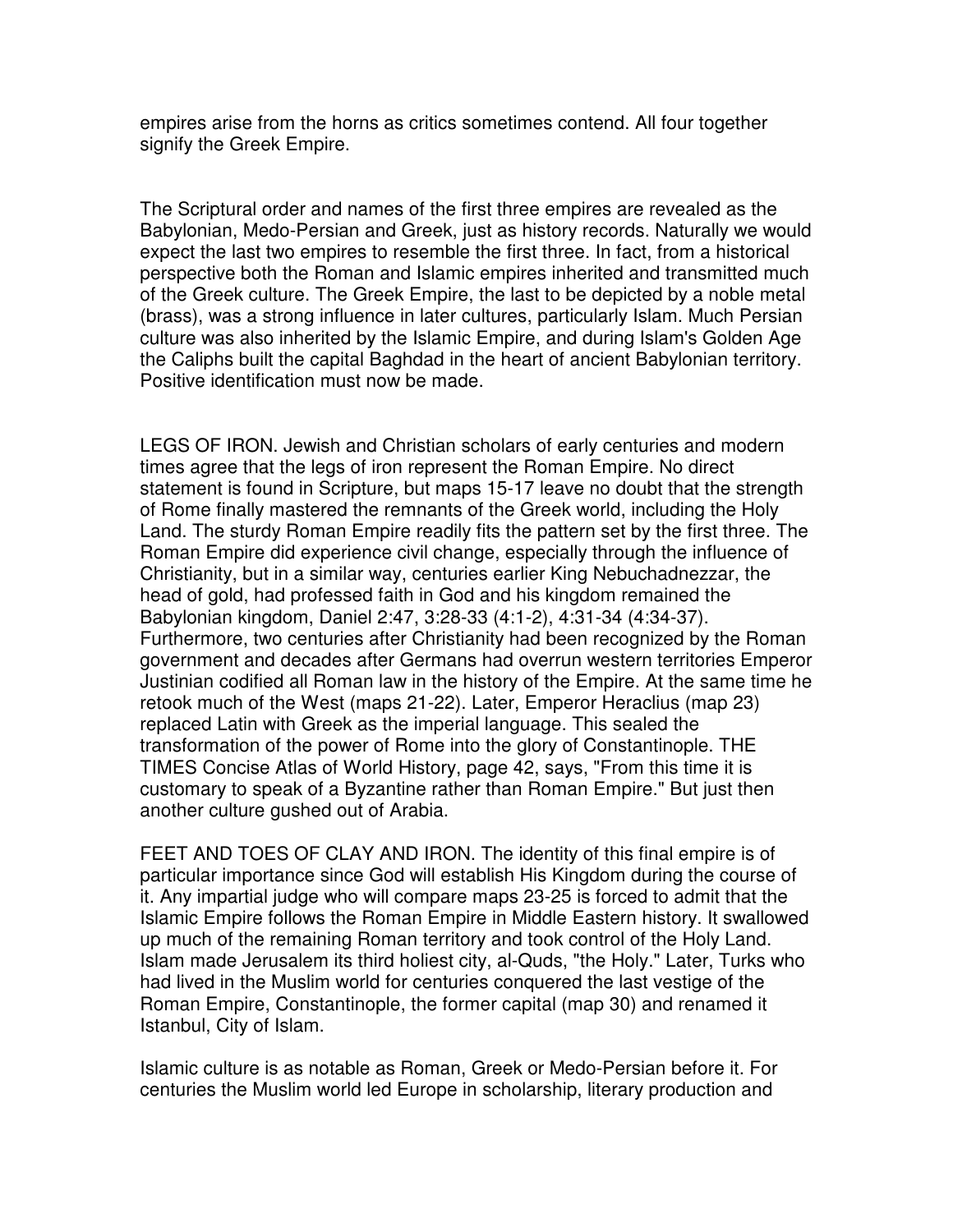discoveries in all disciplines of science. It is well said that the Islamic Empire inherited the mantle of ancient Greece. Islamic leaders never conquered all the northern territories of the old Roman Empire. But if you compare maps 10, 12, and 18 you plainly see that the Roman Empire, even at its maximum extent, never controlled all the eastern territories of the old Greek or Medo-Persian Empires. Islam still does.

The Byzantine remnant of the Roman Empire continued to exist as Islam reached its zenith. But in a similar way map 16 shows that even after Rome had taken the Holy Land, a fragment of the old Greek Empire, the Ptolemies of Egypt, still remained. Rome eventually conquered this final Greek vestige, just as Islam mopped-up the final relic of the Roman Empire.

The Muslim domain suffered three major incursions through its history; the Crusaders in the Holy Land (map 27), the Mongols (map 28) and the European colonizers (maps 31-32). But Islam overcame those setbacks and still basically retains its former lands (map 34). In a similar way, maps 21-22 show that the Roman Empire bounced back from German invasions, recovering a large amount of the old Western Empire. And the Romans twice recaptured the Holy Land, first from invading Parthians, and many centuries later from the Sassanid Persians.

The unified Islamic Empire eventually cracked into many states. But this is no different from the Greek Empire which split into competing divisions (map 13) or the Roman Empire which was divided and reunited time and time again. Today, though the majority are not, a number of states of the Islamic world are at peace with an independent Israel, comparable with the days of the Maccabean Jewish Kingdom and the fractured Greek Empire (map 15).

In all these historical details, the Islamic Empire more than meets the standard of former civilizations in the prophetic sequence, it is comparable to any of the preceding four. But, strangely enough, few teachers of prophecy see the relevance of Islam in the sequence. The reason is not due to lack of historical testimony, but because of the prevailing interpretation of the clay and iron in the feet and toes. So we now look closely at Daniel 2 to establish the meaning. We will find that as the Babylonian, Medo-Persian, Greek and Roman Empires were foretold, so the fifth, the Islamic Empire was predicted.

#### Iron Fragments

Very simply the question boils down to the identity of the iron in the feet and toes. The leg empire was solid iron. The feet empire has iron pieces mixed with clay. Many have been led to believe that the iron in the feet is a continuation of the legs. Even Josephus the Jewish historian of the first century recorded this view in Antiquities, Book 10 Chapter 10. No doubt such an assumption would stir Messianic fervor in the militarily weak Jewish nation. Convinced the Stone of God's Kingdom would soon crush a degraded pagan Rome, the Jewish people would gladly go to battle in two gruesome wars. Josephus, a survivor of the first war against Rome, did not give an explanation of the future, but he did seem to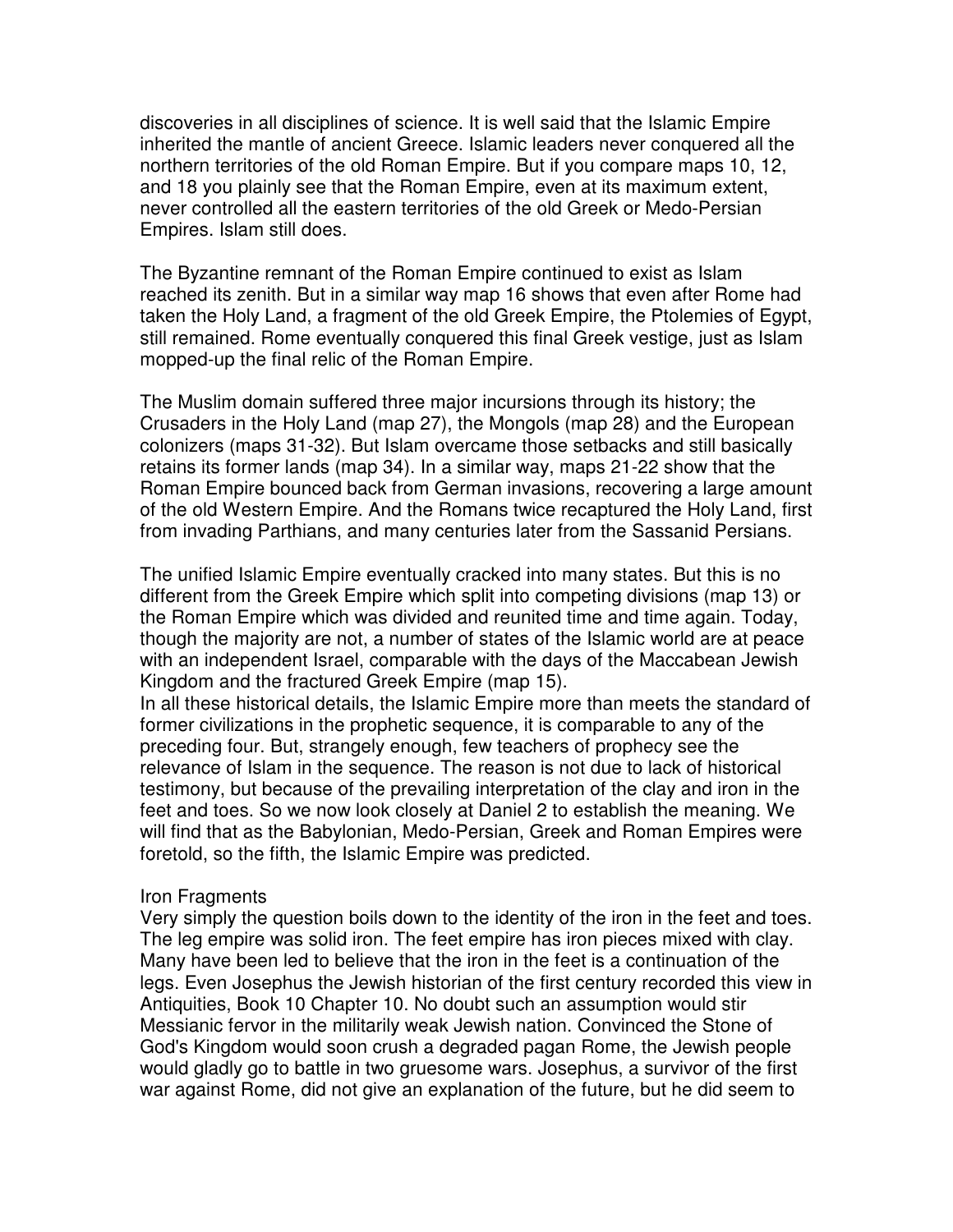taunt his readers with a hint that someday the legs-feet would be destroyed. Twenty-twenty hindsight shows the strength of Rome was far from fragmented in the days of the Jewish wars, and Islam would not be seen for five centuries.

For a Revived Roman Empire No New Empire Like the Islamic should have Arisen

Nevertheless, the idea of a degraded Roman Empire as the final empire survives until today, both among Jewish sages and Christian scholars. But a simple observation uncovers the error. If the feet and toes were really merged with the legs, then, according to the prophecy, no new Middle Eastern empire should have arisen after the Roman Empire. In other words, if the Roman Empire of solid legs were to be followed by a fractured Roman Empire, foretold as the feet and toes, which would continue until God's Eternal Kingdom, then the great Islamic Empire which supplanted Roman rule in the Holy Land and most of the biblical world never should have appeared. Past Jewish sages maintained belief in the four kingdom theory even after Islam arose.

Today, many Christian prophecy teachers go to extraordinary lengths to develop their scheme of a revived Roman Empire. But by focusing on Europe the Middle Eastern heart of the biblical world is ignored, now saturated with Islam for more than thirteen centuries. If this idea of a revived Roman Empire were really true the Middle East should only have seen a fragmented Roman Empire since the days of map 24. But that map and the rest show us history tells a different story.

### The Statue with Five Parts, Not Four

On top of that the statue clearly has five parts, not four; 1. Head, 2. Arms and Chest, 3. Belly and Thighs, 4. Legs and finally 5. Feet and Toes. The first four parts of the statue are not degraded continuations of previous empires, even though there is a decreasing value of materials. Each new part speaks of a different kingdom. The feet and toes may just as easily speak of a new empire. Plus Daniel only numbers the third and fourth parts in the sequence, the second was not called the second. So nothing forbids the feet and toes from being the fifth empire, even if it was not called the fifth.

Iron Legs vs Feet of Iron Fragments Mixed with Clay: There is a Difference The iron alone, found mixed with the clay, is the only source of doubt about a different empire. So what does Scripture actually say about the iron? Anyone who scours this passage will find that it only represents strength, whether in the solid iron legs or the mixed iron and clay feet. It does not represent a political system, race of men or geographic location. And the iron is said to be mixed with the clay. This means the iron is in a fragmented form which is different from the solid iron of the legs. It could easily represent the strength of an entirely different empire. There is no demand for the fragments in the feet to be a continuation of the iron legs, in fact Daniel never suggests the iron mixed with the clay is a degraded continuation, he only speaks of strength when he describes iron. Thus there is no Scriptural obstacle in asserting a new empire for the feet and toes. A modern barrier in recognizing Islam stems from inaccurate English translations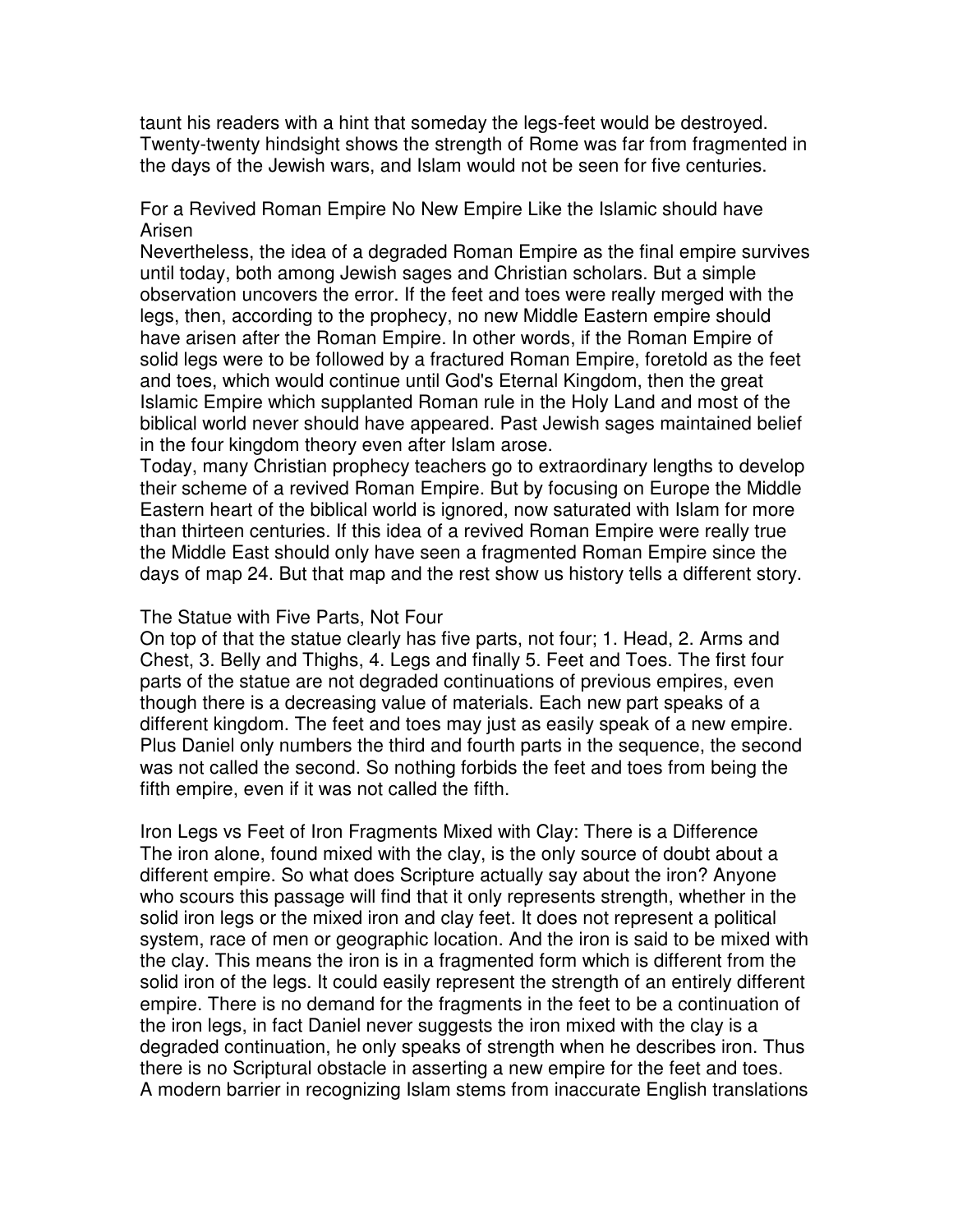of verse 41. Daniel 2:41-45 in the original Aramaic does not give any reason to suppose the feet are related to the legs in a different way than the other parts are related to one another, there is a clear distinction between them. Versions like the American Standard, New American Standard and Jewish Publication Society reveal this. Another recent Jewish translation,

 TANAKH, A New Translation of THE HOLY SCRIPTURES According to the Traditional Hebrew Text, reads;

"You saw the feet and the toes, part of potter's clay and part iron; that means it will be a divided kingdom;"

The feet and toes represent a distinct and original divided empire, partly strong and partly fragile. The legs are not the basis for the feet. Sometimes however, a small, misleading variation in some versions strongly implies this dependence. An example is found in the King James Version which reads;

"And whereas thou sawest the feet and the toes, part of potters' clay, and part of iron, the kingdom shall be divided;"

By rendering this verse with a definite article "the" before kingdom it would appear that the previous kingdom, the kingdom of the legs of iron, is now being divided into clay and iron. But this is not accurate, there is no definite article in the Aramaic. An extremely literal rendering reads;

"And that you saw the feet and the toes, partly of clay of a potter, and partly of iron, a kingdom divided shall it be."

## The Divided Empire

The fifth empire will be characterized by a dismal lack of cohesion between areas of strength and weakness. What better picture of modern Islam can you ask for? But even from its inception it readily fits the prophetic sketch. Division arose in the Islamic community immediately after the death of Muhammad between the party of Ali (Shi'ites) and what became the majority Sunnis. The Prophet left no male heir, but a band of loyalists to his nearest male relative, cousin and son-inlaw Ali, believed he was the legitimate successor to Muhammad. The Shi'ites under Ali took control of the Islamic Empire after the assassination of the third Caliph Uthman. Ali himself was assassinated in 661. Ali's eldest son did not seek to be Caliph but the Shi'ites continued to oppose non-Shi'ite Caliphs. The division remains till today.

The Caliphate, initially an elected office, soon turned into a dynasty of the Umayyads, a wealthy clan from Mecca. They controlled the expanding Arab Empire until various Islamic groups joined to overthrow them in 750 and install al-Abbas. The Abbasid Caliphs encouraged broad cross-cultural contacts within the vast Pax Islamica. At the same time the political power of the original Arabs began to ebb. Muslims of Persian, Turkish and other origins began to flex their muscles and smaller independent dynasties within the empire quickly sprouted. In Spain the Emirate of Cordoba was founded, and in North Africa the Idrisids,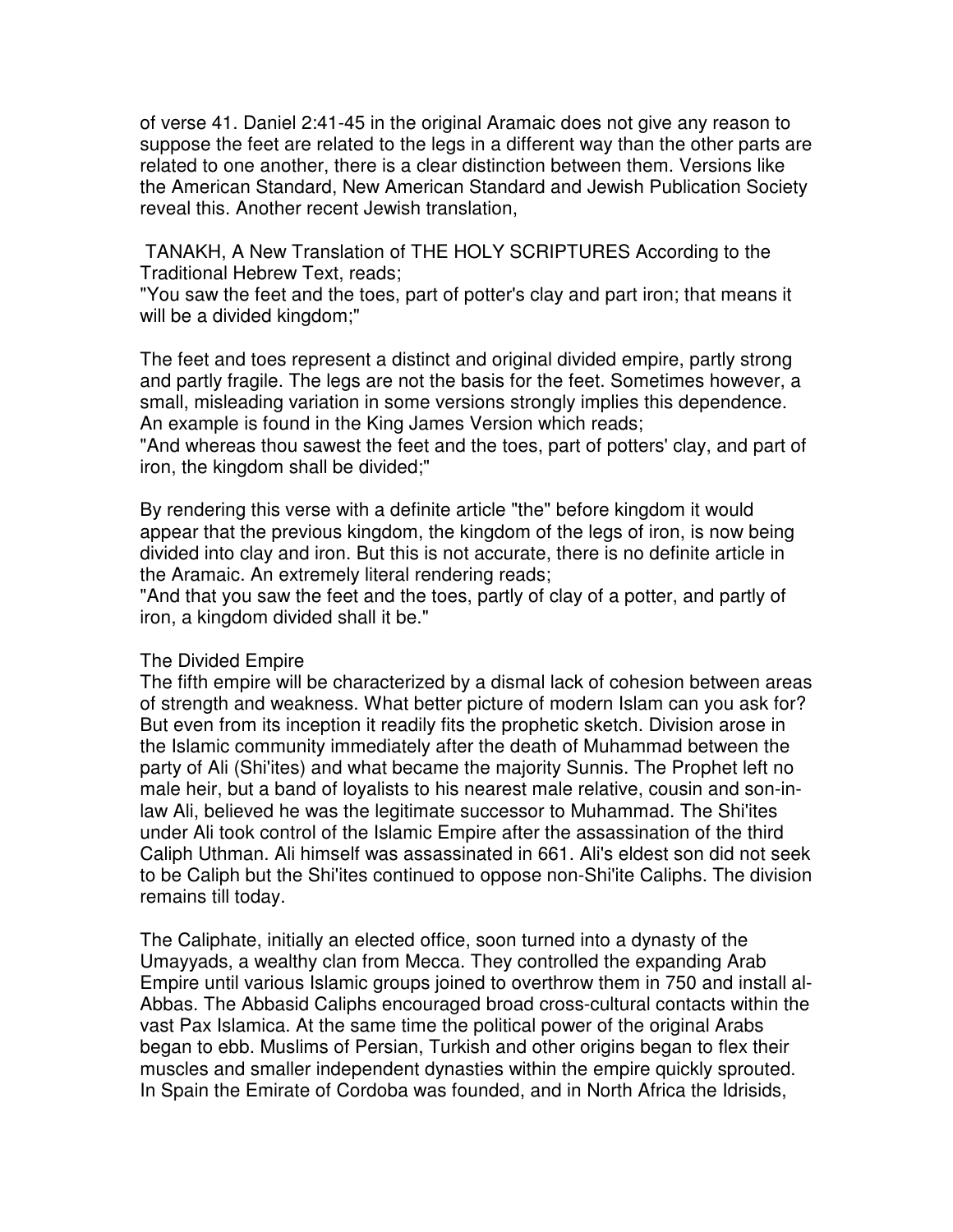Rostamids, Aghlabids, and Tulunids arose. The Hamdanids, Tahirids, and Samanids came to power in Mesopotamia and Central Asia. Overtaking these were the Caliphate of Cordoba, the Fatimids of North Africa, the Buyids of Mesopotamia-Persia, and the Ghaznevids of Central Asia. Then followed the Almohades, the Ayyubids, Rum Seljuks and Great Seljuks. After them came the Mamelukes, Safavids, Mughals, and the great Ottoman Turkish Empire. Today there are forty-eight countries where Muslims are the majority of the population, and usually an overwhelming majority. They are still divided and some countries are strong, others are fragile. They lack political cohesion but they still look back thirteen centuries to the authority of their Prophet, Muhammad, as recorded in the Koran. In this sense they remain one empire, facing Mecca five times a day.

#### The Mixed Empire, The Arab Empire

The original Arabians "mixed themselves with the seed of men" in the course of their conquests. An interesting side-note is that the word in the Aramaic text of Daniel 2 for "mixed" (me'arav) contains the root for Arab. A slight change in vocalization would tell of iron from the Arabs with clay. Another example of a word with two meanings occurs in this same book of Daniel. The final Babylonian king was told that his empire would be divided (peres) to the Medes and Persians (Paras), Daniel 5:28. Here Daniel interpreted the word peres two ways. This was decades after the dream of the statue. It is not hard to imagine that God also hinted to Nebuchadnezzar in his dream that the Arabs are the source of the mixed (me'arav) kingdom of the feet and toes. Strength to Endure

The incursion of Crusaders, Mongols and European colonizers had their impact on the Islamic domain, but though fragile in many ways the empire was strong enough to endure. Now fragmented into many states and sects, at the same time it is beginning another resurgence of power, especially through its fabulous oil wealth. A French scientist made a brief but astute comment on the modern Islamic world which is quoted on page 39 of Marius Barr's book, The Unholy War, Oil, Islam, and Armageddon;

"Islam was in a long sleep, near death. Most of what happened in the world happened without it. It had lost everything. But its sleep did not last long enough to obliterate its past accomplishments. Its culture, its art treasures, and its moral force, however, were covered with dust. The sleeper is now awakening. The Moslem's eyes are now wide open, and his mind is clear. He has re-opened his Koran, and a program of action is in his head. A powerful program!"

Not long ago the tremendous modern influence of the Arab-Islamic world was succinctly revealed in an innovative book called A Strategic Atlas, A Comparative Geopolitics of the World's Powers by Chaliand and Rageau. At the beginning of this colorful atlas we find five maps illustrating the five main power-blocs in the world and their view of the globe. First is the U.S.—North American view, then a different map showing the view from the U.S.S.R., then another map with a view